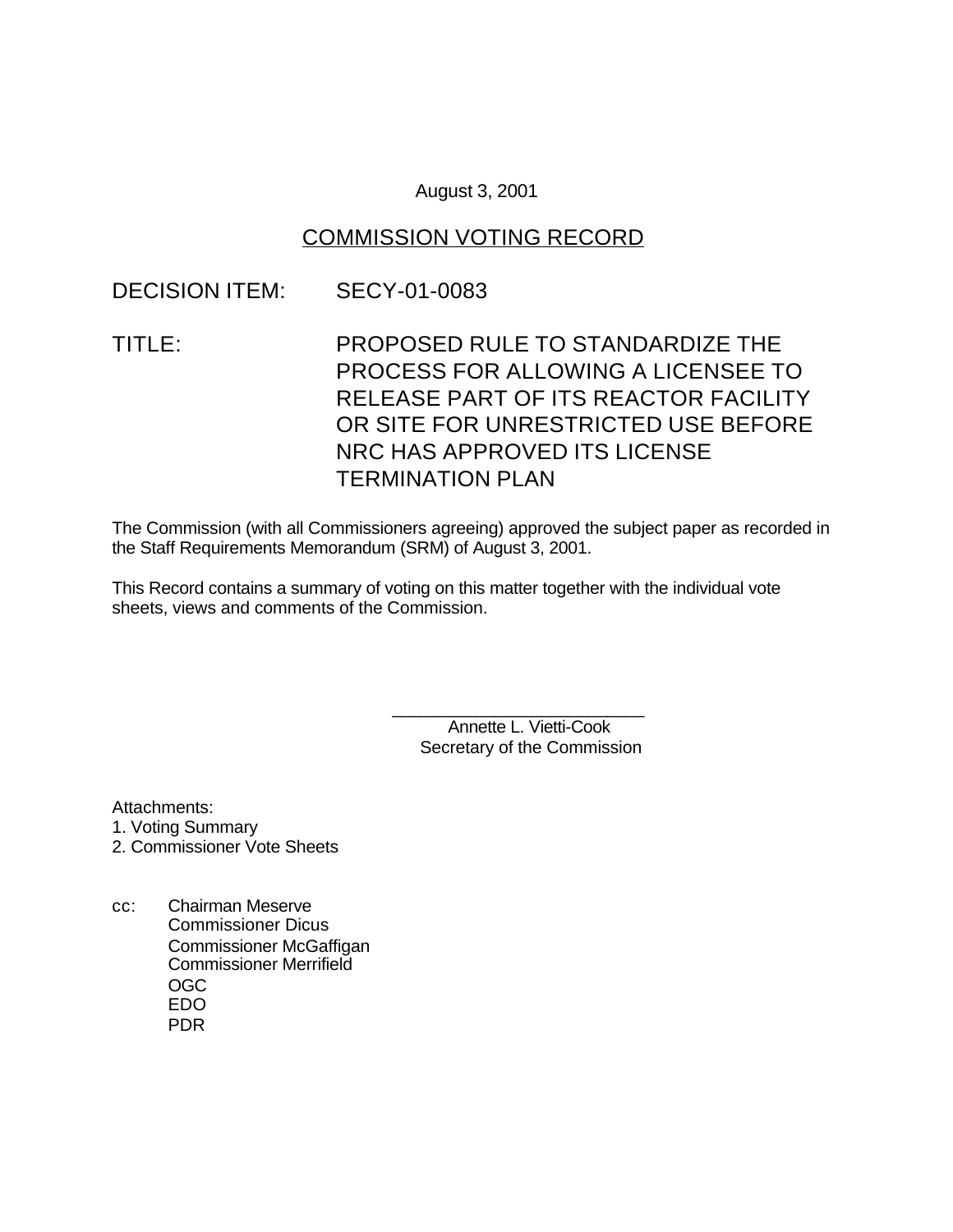# VOTING SUMMARY - SECY-01-0083

# RECORDED VOTES

|                    | NOT<br>APRVD DISAPRVD ABSTAIN PARTICIP COMMENTS DATE |    |         |
|--------------------|------------------------------------------------------|----|---------|
| CHRM. MESERVE      | $\mathsf{X}$                                         | X. | 6/15/01 |
| <b>COMR. DICUS</b> | X                                                    |    | 6/25/01 |
| COMR. McGAFFIGAN X |                                                      | X. | 7/18/01 |
| COMR. MERRIFIELD X |                                                      | X  | 6/22/01 |

## COMMENT RESOLUTION

In their vote sheets, all Commissioners approved the staff's recommendation and provided some additional comments. Subsequently, the comments of the Commission were incorporated into the guidance to staff as reflected in the SRM issued on August 3, 2001.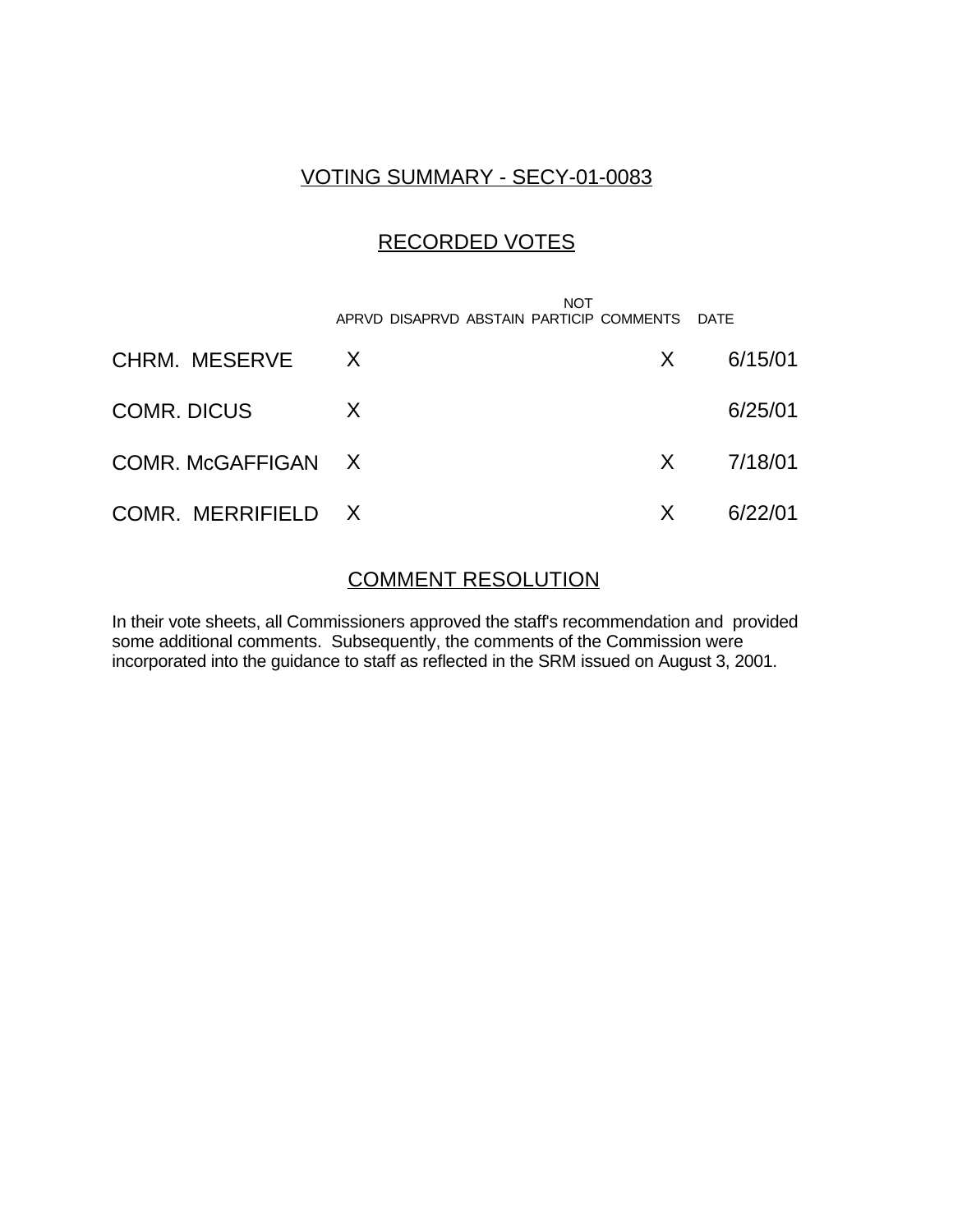### **Commissioner Comments on SECY-01-0083**

### Chairman Meserve

I approve publication in the **Federal Register** of the proposed rulemaking to allow a power licensee to release part of its reactor facility or site for unrestricted use before the NRC has approved the licensee's license termination plan. The proposed rule addresses a circumstance that was not envisioned when the NRC's current regulations were developed.

In light of the facts that there have not been requests for partial site releases by other types of licensees and that there may be technical issues in connection with such releases at certain material sites, I support a rulemaking limited to power reactors at this time. The Commission should be prepared to revisit the issue for other types of licenses if an interest in partial site releases should arise.

I suggest some editorial changes to the Federal Register notice.

### Commissioner McGaffigan

I approve the publication in the *Federal Register* of the notice of proposed rulemaking and acknowledge that this rule, if adopted, will not have a significant impact on a substantial number of small entities and satisfies the requirements of the Regulatory Flexibility Act, 5 U.S.C. 605(b). I also generally agree with the changes proposed by Commissioner Merrifield in his vote.

Clearly, this rulemaking attempts to address circumstances never contemplated when any of the currently licensed Part 50 reactor facilities were initially licensed. I commend the staff for its efforts thus far in developing a rule to standardize the process for allowing partial site release. However, there does appear to be some ambiguity concerning how the staff would consider a partial site release involving non-impacted land for an operating Part 50 reactor licensee with an Independent Spent Fuel Storage Installation (ISFSI), specifically regarding the requirements for the ISFSI controlled area pursuant to §72.106(b). Even a licensee without a current ISFSI but with the potential need for an ISFSI in the future may need to consider future ISFSI physical protection requirements in making partial site release proposals.

In a separate rulemaking (SECY-01-0101), the staff proposes to make changes to Part 72 and Part 73 regarding physical protection requirements for spent fuel in order to achieve greater consistency between security requirements for generally and specifically licensed ISFSI (i.e, both types of licensees would fall under §73.51). In SECY-01-0101, the staff also states that it is currently examining §73.51 and the physical protection requirements of dry cask storage and will forward its recommendations to the Commission in a separate policy paper. Because this draft rule addresses a voluntary activity for the licensee, rather than a required activity, I encourage the staff to work with stakeholders in developing clear-cut, articulate regulatory guidance and acceptance criteria for reviewing Part 50 partial site release requests involving a co-located ISFSI.

The proposed rule contains some ambiguous wording that can be readily clarified by making the following changes.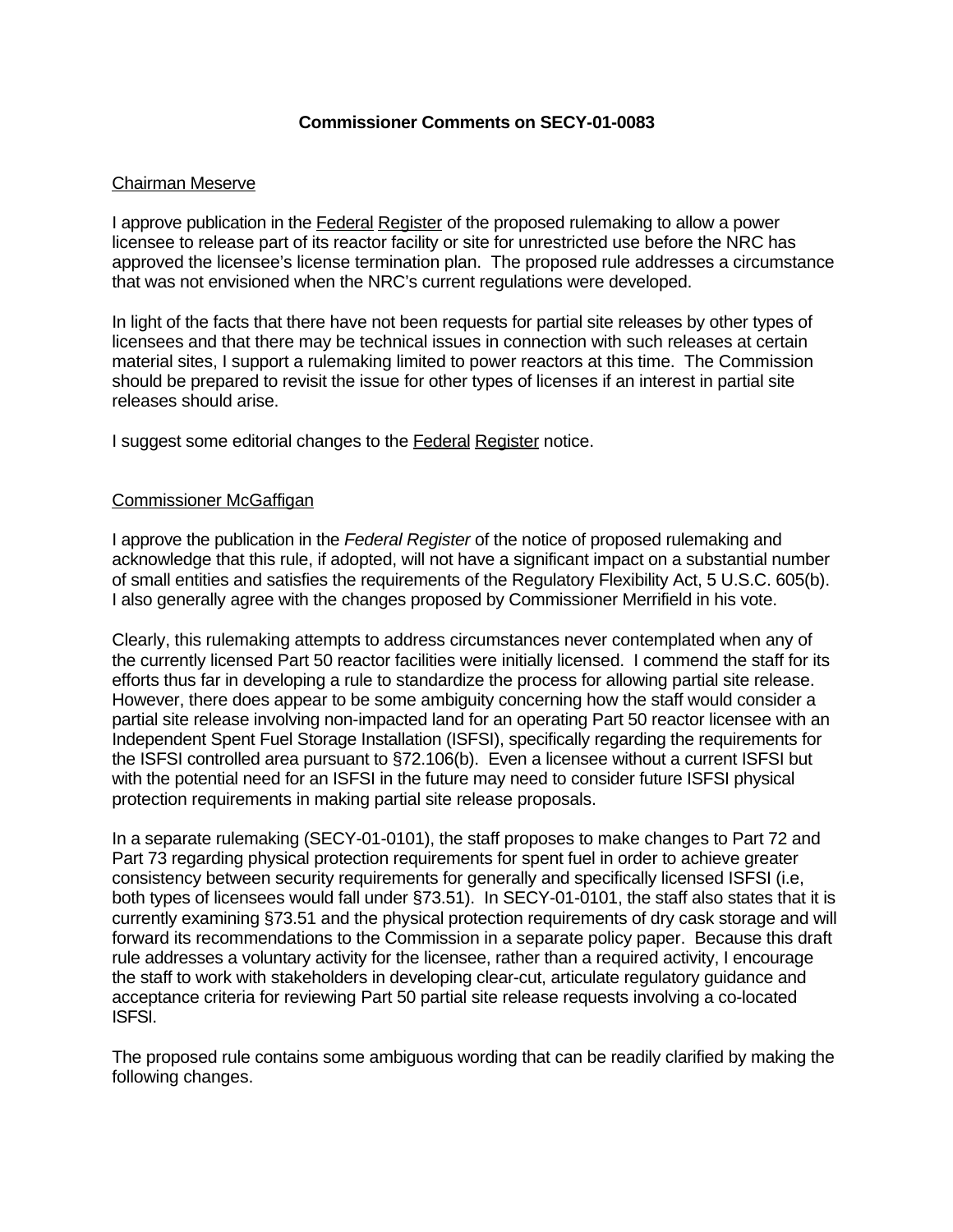- 1. The proposed wording for 50.83(a)(1)(vi) should be modified to read "All other applicable **statutory** and regulatory requirements continue to be met."
- 2. The definition for impacted areas should be changed to specify that impacted areas "mean the areas with some *reasonable* potential for residual radioactivity..."
- 3. The proposed wording for 50.83 should be modified to add the following identified in bold italics: "(a) *Prior written* NRC approval is required to release part of a facility or site for unrestricted use..."
- 4. A statement should be added to the proposed wording for 50.83 to reference the fact that 50.75 contains record keeping requirements associated with this rule.
- 5. The proposed wording for 50.83(c)(1) and (e)(1) should be changed from "Determine whether the licensee's proposed release of the property meets all other applicable regulatory requirements" to "*Determine whether the licensee has adequately evaluated the effect of releasing the property as required by (a)(1).*"

A mark-up of the proposed rule with other minor edits and suggested editorial changes to the *Federal Register* notice are attached.

### Commissioner Merrifield

I approve the publication of this rulemaking and I commend the staff for its effort to ensure that each partial release is protective of public health and safety. I support the ability of the reactor facilities to request approval to release portions of a site or facility once they meet the release criteria but before the operating license has been terminated. As a general matter, as long as health and safety can be adequately protected, reducing the scope of property encumbered by reactor licenses makes sense to permit excess land to be used in more economically prosperous ways. It will encourage early clean-up and permit communities that may ultimately face economic slowdown as a result of reactor facilities closing to initiate redevelopment projects using land that would otherwise have been encumbered until after license termination is complete. This action is consistent with the recent brownfield initiatives that have received bipartisan support in the U.S. House and Senate and support from President Bush. While our primary mission is protection of public health and safety, as an agency we must also be mindful of how actions such as this can impact the communities surrounding the facilities we license. Additionally, I suggest the following changes to the rulemaking package and Federal Register notice.

Section 50.75(g)(4) proposes 4 new record keeping requirements for licensees. It requires licensees to keep records of: i) the original site boundary; ii) any acquisition, or use of property outside of the original boundary; iii) the licensed activities carried out on the property; and iv) documents associated with a partial site release (site assessment, surveys, etc.). Only the last, iv appears to be associated with partial site release. It is therefore, not clear from the rulemaking package, which licensees the staff believe should meet these regulations. The proposed rule wording as written would apply to all licensees. However, the regulatory analysis associated with the rule appears to indicate that these record keeping requirements are only required for those licensees that request the release of a portion of their facility prior to NRC approval of their License Termination Plan. If it is staff's intention that 50.75(g) apply to all licensees, then the